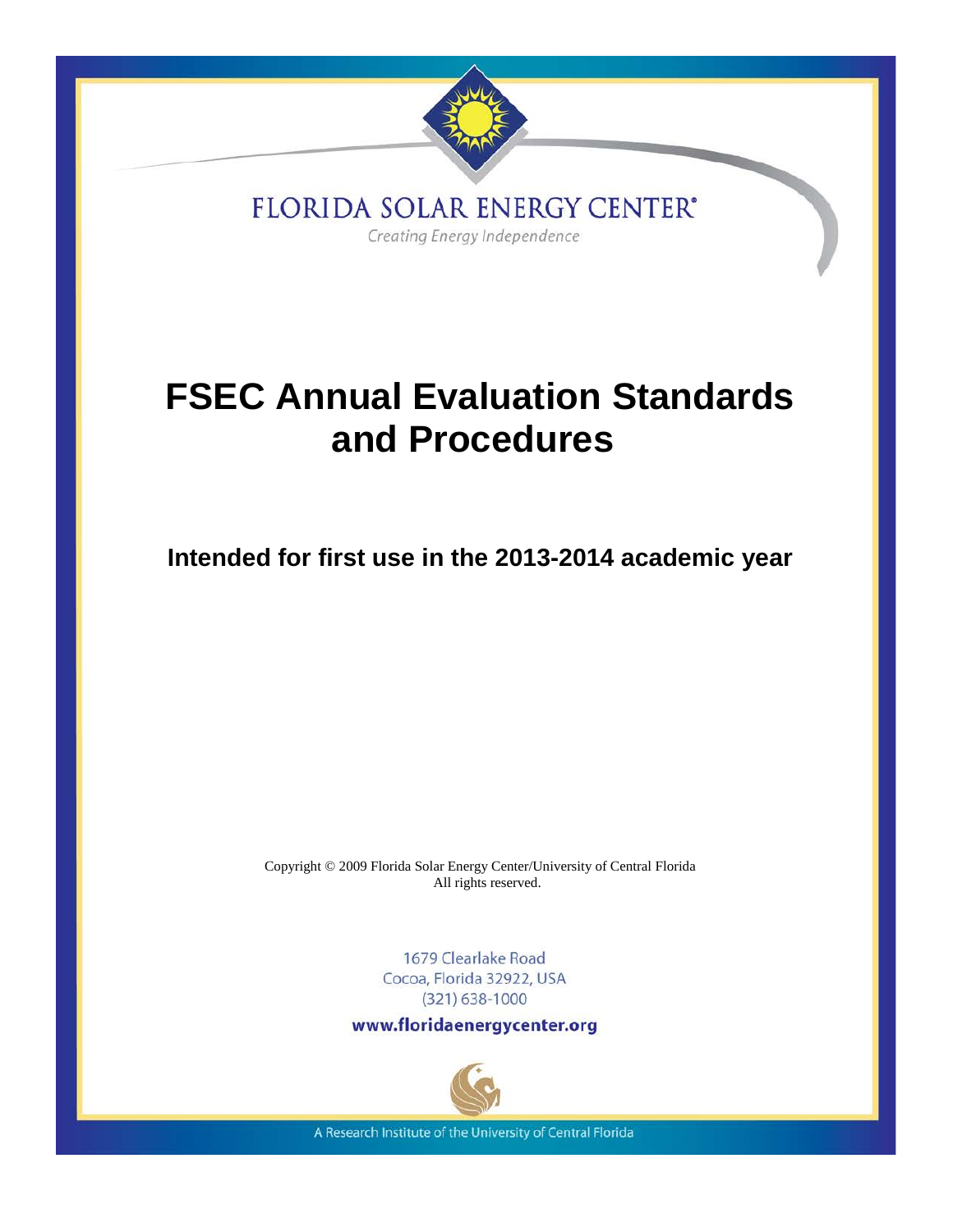

Intended for first use in the 2013-2014 evaluation period

# **Forward**

The Florida Solar Energy Center (FSEC) is a research institute of the University of Central Florida (UCF) located in Cocoa, Florida, 35 miles from the main campus. The mission of FSEC is *to research and develop energy technologies that enhance Florida's and the Nation's economy and environment and to educate the public, students and practitioners on the results of the research*. The effectiveness of FSEC's faculty in procuring and performing research contracts and grants is a key element of FSEC's success over the past 35 years and of its reputation for excellence in the field of renewable energy and energy efficiency research. These procedures are intended to provide a standardized mechanism for the recognition of excellence of FSEC faculty.

# **1 Purpose**

The purpose of this document is to prescribe the standards and procedures to be used in the evaluation of in unit FSEC faculty, the establishment of faculty rank and working titles and for the advancement of FSEC faculty from one rank to the next.

# **2 Scope**

These standards and procedures apply only to FSEC in-unit faculty positions. All FSEC in-unit positions are subject to the provisions of these standards and procedures, regardless of the sources of funding for the position.

# **3 Faculty Evaluations**

# 3.1 Faculty Evaluation Process

Faculty evaluations shall be completed annually using the FSEC Annual Employee Expectation, Activity and Evaluation Report Form (included as Appendix A). Evaluations shall cover employee activities for the previous reporting period. The process for annual faculty evaluation includes three components or "Parts" as follows.

3.1.1 Expectations: Part A of the FSEC Annual Employee Expectation, Activity and Evaluation Report Form is intended to document the activities an employee is expected to complete during the performance period. FSEC activities are grouped into six Performance Areas listed below, along with examples of typical activities associated with each Area.

I. Internal Projects and Programs: Major activities that that are not part of externally funded contracts, including operations, internal committees, testing, and all other internally funded activities.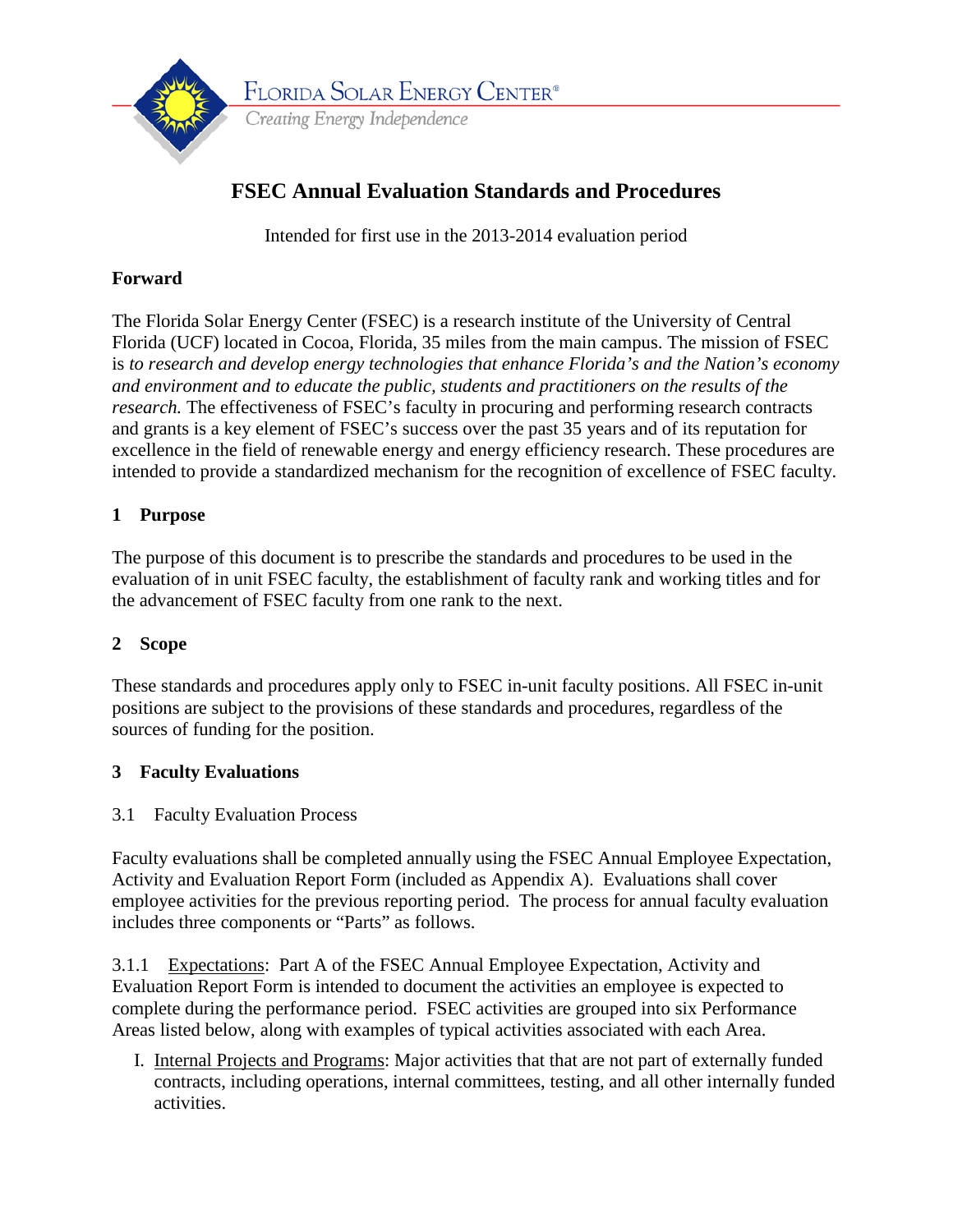- II. External Projects and Programs: Projects and programs funded from sources external to FSEC budget, including grants, contracts or auxiliary funded projects.
- III. Proposal Activities: Employee's involvement and funding amount on contract, grants, and proposal activities of all types.
- IV. Information Dissemination: Publication of books, papers and reports; presentations of professional papers at conferences, presentations at seminars, workshops, short courses and other educational venues.
- V. Professional Development: Courses taken as a learner, including college courses, short courses and workshops; professional conferences and meetings attended; and other professional development and service activities, including committees, professional society memberships, teaching, consulting and public service activities.
- VI. Partnerships: Team building within FSEC, including any steps taken to enhance collaboration on projects and between groups and divisions at FSEC and with departments and institutes at UCF and new and continued partnership efforts with parties external to FSEC/UCF.

Part A is a critical element of the evaluation process as it defines the assignments for which the employee's performance is evaluated. In essence, it is the "contract" between the employee and their supervisor. Part A shall be completed in accordance with Sections 3.1.1.1 through 3.1.1.4.

3.1.1.1 Part A shall be completed by the employee in consultation with their supervisor prior to the start of the upcoming evaluation period. Together they will identify specific activities to be completed in each performance area. They shall also agree upon and record a Percent Effort for each Performance Area such that the sum of Percent Effort over all Areas equals 100%. Part A shall be reviewed and, if necessary revised, prior to the start of the evaluation period (see Section 3.1.3.3). Part A may be modified by the employee and their supervisor at any time during the evaluation period if duties and responsibilities of the employee change. Quarterly meetings are recommended to ensure that employees remain in agreement with their supervisors. Such meetings may be called by either the employee or the supervisor. Records of Part A modifications shall be maintained with the evaluation file.

3.1.1.2 Due to the nature and diversity of the research conducted at FSEC, not all faculty employees are expected to conduct activities in each of the performance areas. From Part A of the FSEC Annual Employee Expectation, Activity and Evaluation Report Form, employees will understand: (1) what activities, if any, they are supposed to undertake in any given performance area; and (2) what the minimum objectives are for each activity.

Supervisors shall be mindful of this fact and shall work closely with employees to develop expectations that are consistent with the principal job activities and responsibilities of the employee and upon which they can be fairly and objectively evaluated at the end of the performance period.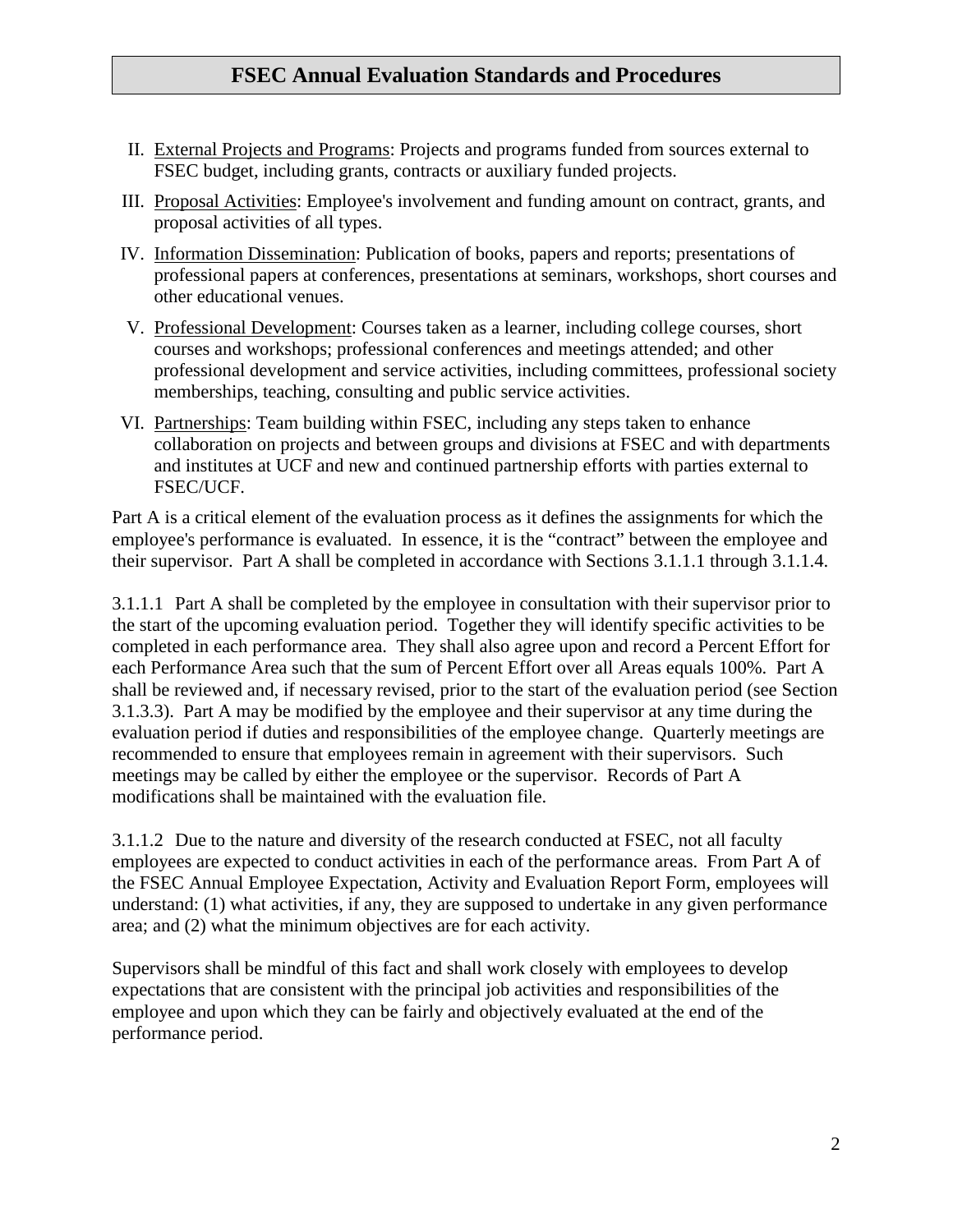3.1.1.3 FSEC Division Directors shall be responsible for maintaining electronic copies of updated employee expectations (Part A) during the evaluation period. Division Directors shall provide updated modifications of Part A to the Center Director's office.

3.1.1.4 To the maximum extent possible, Part A shall be comprised of objective and measurable expectations. Guidelines for the development of employee expectation are provided below to assist employees and their supervisors in the development of employee expectations.

| Rank                           | <b>Proposal</b><br><b>Effort</b> | <b>Non-Proposal</b><br><b>Effort</b> | <b>Professional</b><br>Papers <sup>1</sup> | <b>Professional</b><br>Presentations <sup>1</sup> | C&G/Aux<br>Splits <sup>2</sup> | Prof.<br><b>Develop</b> | <b>External</b><br><b>Contacts</b> |
|--------------------------------|----------------------------------|--------------------------------------|--------------------------------------------|---------------------------------------------------|--------------------------------|-------------------------|------------------------------------|
| Assistant $&$<br>Assistant In  | $0 - 5\%$                        | $95 - 100\%$                         | 2                                          |                                                   | $0.25 \times$<br>salary        | 12 <sub>hr</sub>        | 24 <sub>hr</sub>                   |
| Associate $\&$<br>Associate In | $5-10%$                          | $90 - 95\%$                          | 3                                          | 2                                                 | $0.75 \times$<br>salary        | 6 <sup>h</sup> r        | 48 <sup>h</sup>                    |
| Full                           | 10-15%                           | $85 - 90\%$                          | 3                                          | 3                                                 | $1.5 \times$<br>salary         | 6 hr                    | 80 <sub>hr</sub>                   |
| Program<br>Director            | $< 20\%$                         | $> 80\%$                             | 2                                          | 2                                                 | $2.0 \times$<br>salary         | 3 <sub>hr</sub>         | 96 hr                              |

Table 3.1.1(1). Guidelines for Development of Employee Expectations (Part A).

**1** Software professionals may produce commensurate documents such as Software Design Documents, Software Test Plans, Data Flow Diagrams, System Documentation and Help Documentation in lieu of Professional Papers and Professional Presentations.

<sup>2</sup>Where salary is the fully burdened salary of the employee and the C&G/Aux splits represent the employee's contribution to funded C&G projects and Auxiliary revenues. C&G splits shall be as reported by ARGIS and Aux splits shall be as determined by the Auxiliary account manager.

| Rank               | <b>Title Modifier</b> | <b>Functional Title</b> |
|--------------------|-----------------------|-------------------------|
| Assistant          | (no modifier)         | Analyst                 |
| Associate          | Educational           | Architect*              |
| Full (no modifier) | Governmental          | $Chemist*$              |
| Assistant In       | Information           | Coordinator             |
| Associate In       | Policy                | Developer               |
| Program Director   | Research              | Economist               |
|                    | Software              | Engineer*               |
|                    | <b>Systems</b>        | Physicist*              |
|                    | Testing               | Professor‡              |
|                    | Other $**$            | Programmer              |
|                    |                       | Program Director†       |
|                    |                       | Scientist               |
|                    |                       | Specialist              |
|                    |                       | Other**                 |

Table 3.1.1(2). Rank and Working Titles for FSEC Faculty.

\* These functional titles require that the individual be educationally trained in the field or hold a valid professional license in the field. In the case of a Software Architect, an Architecture degree is not required; however, a Computer Engineering or Computer Science degree is required.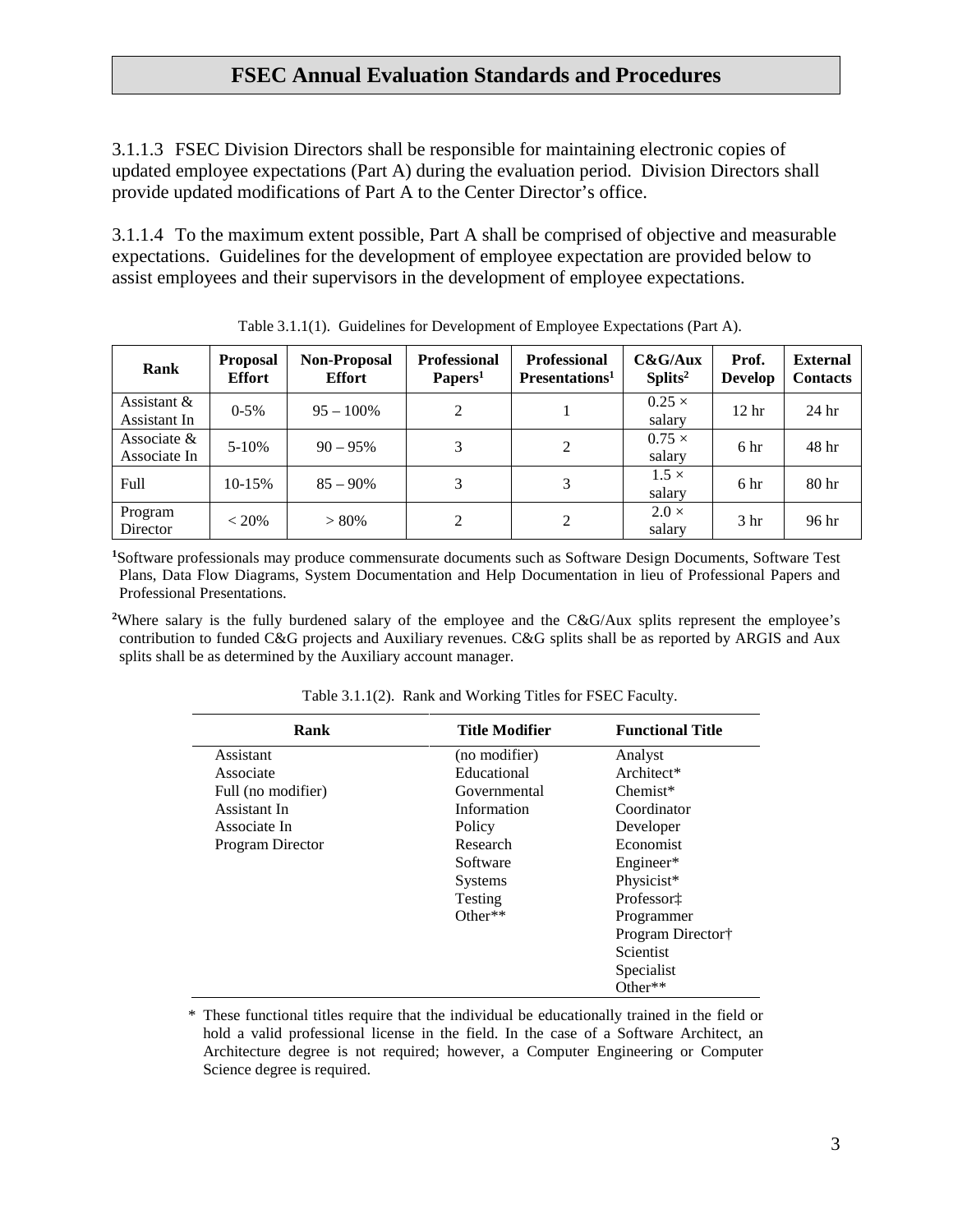- ‡ Professorial titles at FSEC are generally limited to non-tenure earning research assignments and include only the following: Assistant Research Professor, Associate Research Professor and Research Professor.
- † Program Director titles will not contain title modifiers or functional title but will instead specify the Program being directed – for example, Program Director for Information Technology.
- \*\* Other title modifiers and other functional titles may be used at the discretion of the Center Director.

3.1.2 Annual Activities Report: Part B of the evaluation comprises the employee's annual activities report for the current evaluation period. Part B is expected to correlate with and report on the expected activities of Part A for the current evaluation period. Part B shall be completed by the employee at the end of each evaluation period according to the schedule provided in Section 3.1.4.

3.1.3 Evaluation: Part C of the evaluation comprises the supervisor's evaluation of the employee's performance during the evaluation period. Part C is expected to comport with Parts A and B of the evaluation report for the evaluation period and shall comply with Sections 3.1.3.1 through 3.1.3.3.

3.1.3.1 In the completion of Part C, the supervisor shall also seek and consider input from principal investigators on whose projects the employee has conducted significant activities and from peers and funding agencies where appropriate. The supervisor may seek input from others, but ultimately has the sole responsibility for evaluating his/her employees.

3.1.3.2 Part C shall be reviewed and signed by the Center Director prior to review of the evaluation with the employee.

3.1.3.3 Following approval of the annual evaluation by the Center Director, an evaluation review shall be conducted with the employee by the supervisor. As part of the evaluation review, Part A for the upcoming evaluation period shall be jointly reviewed and, if necessary revised, by the employee and their supervisor.

3.1.4 Evaluation Schedule

3.1.4.1 The employee's Part A proposal for the upcoming evaluation period shall be completed by the employee 10 working days before the end of the current evaluation period.

3.1.4.2 Part B shall be completed by the employee within 14 days following the end of evaluation period.

3.1.4.3 Part C shall be completed by the supervisor and provided to the Center Director for review and approval within 35 days following the end of the evaluation period.

3.1.4.4 The Center Director shall provide review and approval or disapproval of employee evaluations within 56 days following the end of the evaluation period. In the event an employee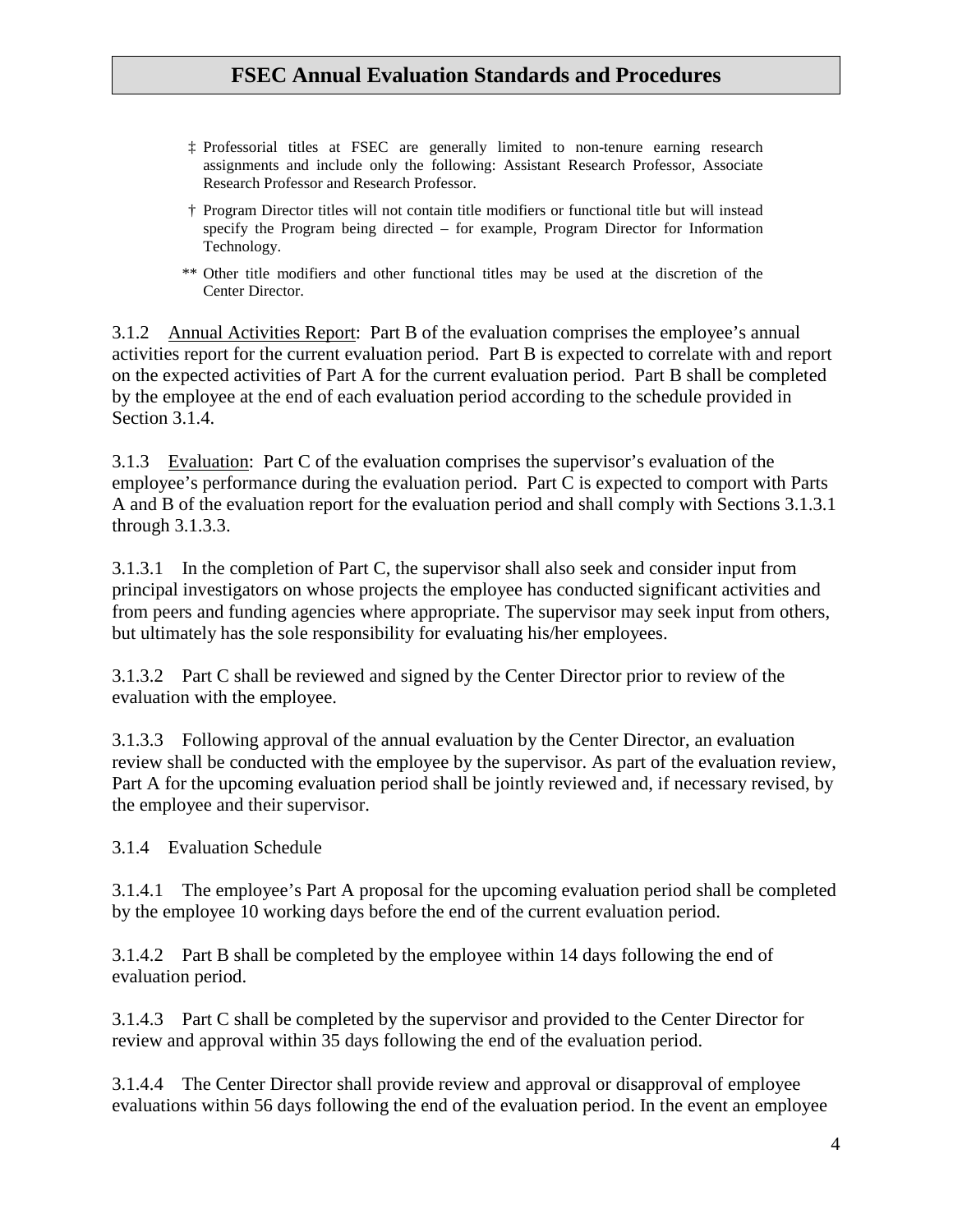evaluation is disapproved by the Center Director, the employee's supervisor shall have 10 working days to resolve the disapproval.

3.1.4.5 Review of employee evaluations with their supervisor and review (and, if necessary, modification) of Part A for the upcoming evaluation period shall be completed within 74 days following the end of the evaluation period.

## 3.2 Evaluation Standards

3.2.1 Performance Areas. Supervisors shall consider employee performance within each Performance Area (unless the area does not apply to the employee), including the correspondence between expectations and projected work effort provided in Part A and the employee activities report of Part B, as well as input from Principal Investigators, contract and grants clients and others closely associated with the work activities of the employee in development of the overall evaluation of the employee. Guidelines for assigning evaluation ratings in each of the six Performance Areas are provided below.

I. Internal Projects and Programs

#### Rating of 'U' (Unsatisfactory)

A faculty member whose performance during the previous evaluation year was **'C'** and whose performance has not improved will receive an evaluation of **'U'**.

## Rating of 'C' (Conditional)

A faculty member will receive an evaluation of **'C'** if they fail to meet the minimum objectives of internally-funded projects, where both the assignment and the minimum objectives are agreed upon prior to the evaluation period as documented in Part A of the FSEC Annual Employee Expectation, Activity and Evaluation Report Form.

## Rating of 'S' (Satisfactory)

A faculty member will receive an evaluation of **'S'** if they meet the minimum objectives of internally-funded projects, where both the assignment and the minimum objectives are agreed upon prior to the evaluation period as documented in Part A of the FSEC Annual Employee Expectation, Activity and Evaluation Report Form.

## Rating of 'AS' (Above Satisfactory)

A faculty member will receive an evaluation of **'AS'** if they exceed the minimum objectives of internally-funded projects, where both the assignment and the minimum objectives are agreed upon prior to the evaluation period as documented in Part A of the FSEC Annual Employee Expectation, Activity and Evaluation Report Form.

#### Rating of 'O' (Outstanding)

A faculty member will receive an evaluation of **'O'** if they substantially exceed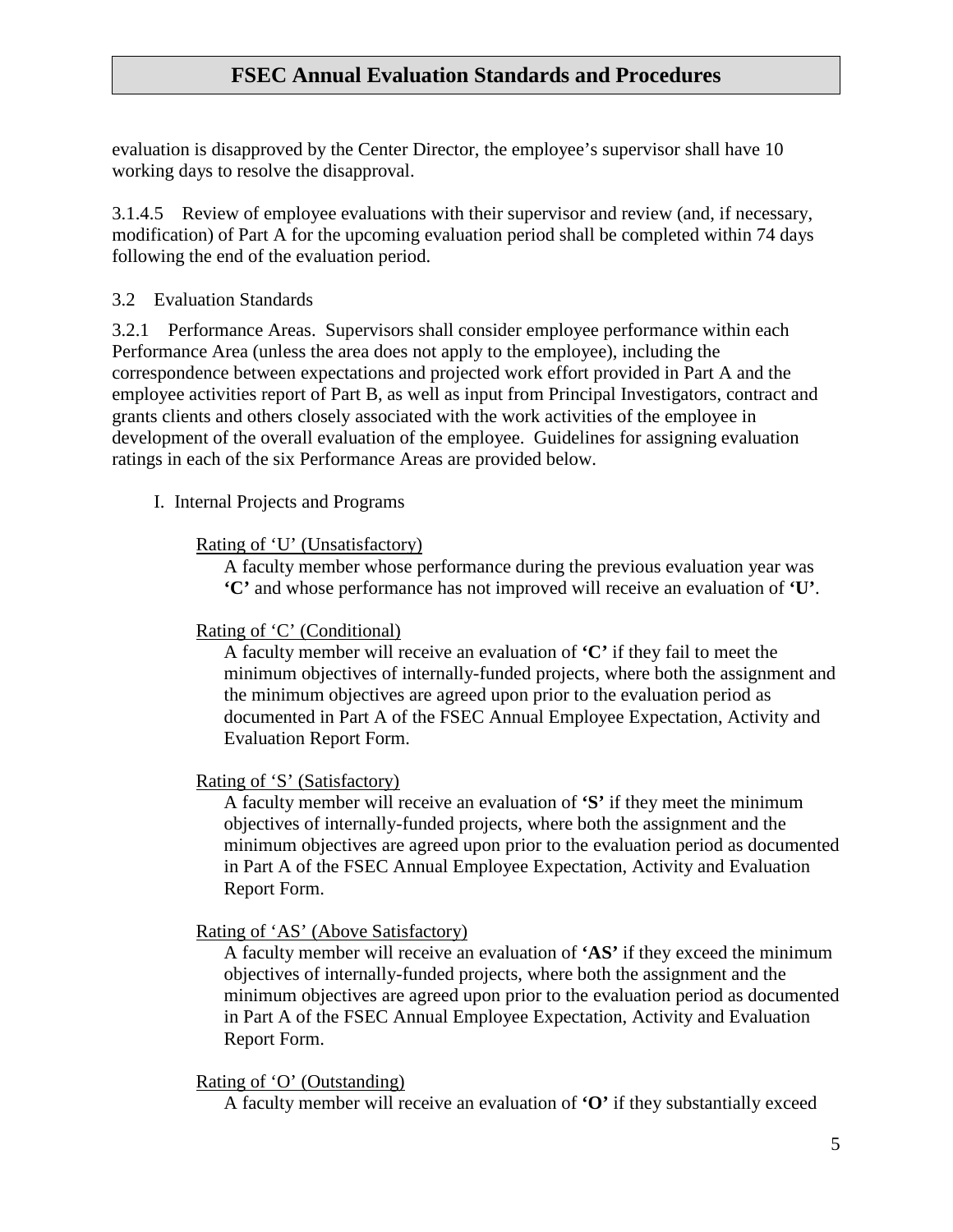the minimum objectives of internally-funded projects (for example, by creating innovative solutions that materially enhance the cost-effectiveness of the program), where both the assignment and the minimum objectives are agreed upon prior to the evaluation period as documented in Part A of the FSEC Annual Employee Expectation, Activity and Evaluation Report Form.

#### II. External Projects and Programs

#### Rating of 'U' (Unsatisfactory)

A faculty member whose performance during the previous evaluation year was **'C'** and whose performance has not improved will receive an evaluation of **'U'**.

#### Rating of 'C' (Conditional)

Faculty members who, over a three year period, average less than 75% of their C&G/Aux Splits in accordance with Table 3.1.1(1) may receive an evaluation of **'C'**.

#### Rating of 'S' (Satisfactory)

Faculty members who, over a three year period, average C&G/Aux Splits in accordance with Table 3.1.1(1) may receive an evaluation of **'S'**.

#### Rating of 'AS' (Above Satisfactory)

Faculty members who, over a three year period, average 125% of the C&G/Aux Splits specified by Table 3.1.1(1) may receive an evaluation of **'AS'**.

#### Rating of 'O' (Outstanding)

Faculty members who, over a three year period, average 200% of the C&G/Aux Splits specified by Table 3.1.1(1) may receive an evaluation of **'O'**.

#### III. Proposals

#### Rating of 'U' (Unsatisfactory)

A faculty member whose performance during the previous evaluation year was **'C'** and whose performance has not improved will receive an evaluation of **'U'**.

#### Rating of 'C' (Conditional)

Faculty members who spend less than 5% of their time on proposal activities or whose proposal efforts are largely unproductive over multiple years may receive an evaluation of **'C'**.

#### Rating of 'S' (Satisfactory)

Faculty members who spend 5% - 10% of their time on proposal activities that are moderately productive (meet the C&G/Aux Splits of Table 3.1.1(1) for their Rank) over multiple years may receive an evaluation of **'S'**.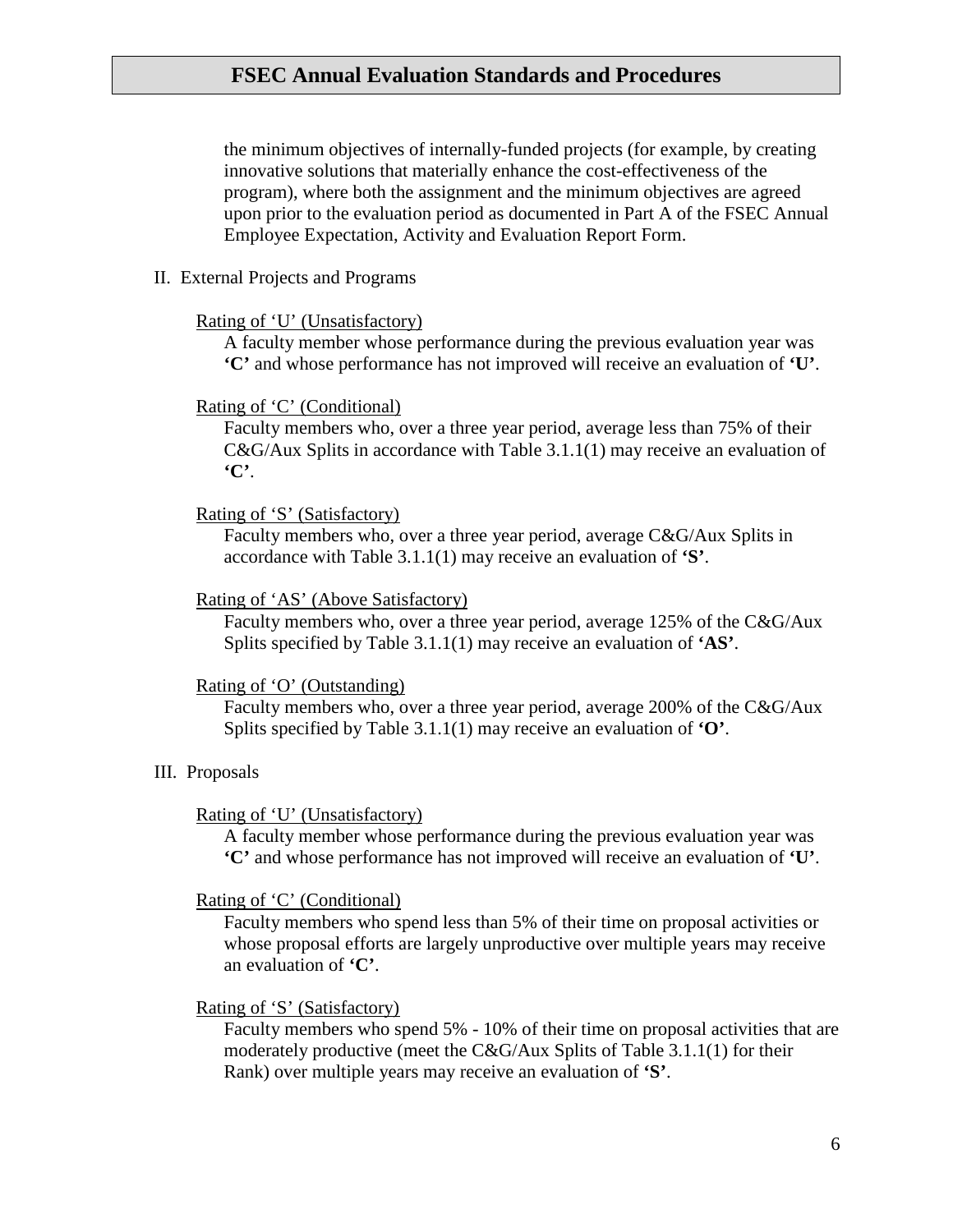#### Rating of 'AS' (Above Satisfactory)

Faculty members who spend more than 10% of their time on proposal activities that are highly productive (exceed 125% of the C&G/Aux Splits of Table 3.1.1(1) for their Rank) over multiple years may receive an evaluation of **'AS'**.

#### Rating of 'O' (Outstanding)

Faculty members who spend more than 10% of their time on proposal activities that are both innovative and extremely productive (exceed 200% of the C&G/Aux Splits of Table 3.1.1(1) for their Rank) over multiple years may receive an evaluation of **'O'**.

IV. Information Dissemination

#### Rating of 'U' (Unsatisfactory)

A faculty member whose performance during the previous evaluation year was **'C'** and whose performance has not improved will receive an evaluation of **'U'**.

#### Rating of 'C' (Conditional)

Faculty members who author fewer publications or make fewer presentations than specified in Table 3.1.1(1) for their Rank may receive an evaluation of **'C'**.

#### Rating of 'S' (Satisfactory)

Faculty members who author publications and make presentations in accordance with Table 3.1.1(1) may receive an evaluation of **'S'**.

#### Rating of 'AS' (Above Satisfactory)

Faculty members who author publications and make presentations at a rate 125% of Table 3.1.1(1) specifications for their Rank may receive an evaluation of **'AS'**.

#### Rating of 'O' (Outstanding)

Faculty members who author publications and make presentations at a rate 200% of Table 3.1.1(1) specifications for their Rank may receive an evaluation of **'O'**.

V. Professional Development

#### Rating of 'U' (Unsatisfactory)

A faculty member whose performance during the previous evaluation year was **'C'** and whose performance has not improved will receive an evaluation of **'U'**.

#### Rating of 'C' (Conditional)x

Faculty members who devote less hours over a period of one year to Professional Development than specified by Table 3.1.1(1) may receive an evaluation of **'C'**.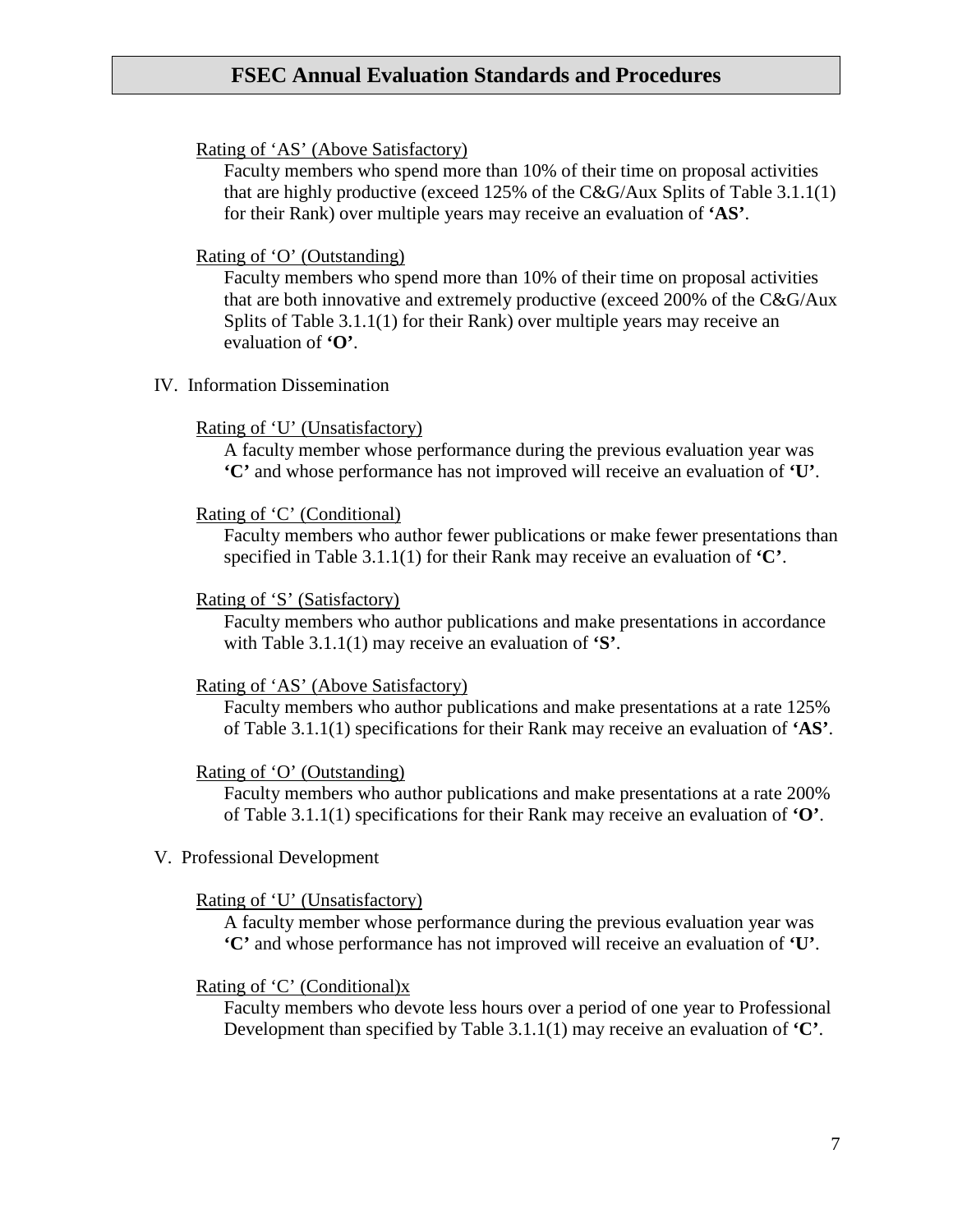#### Rating of 'S' (Satisfactory)

Faculty members who devote hours in accordance with Table 3.1.1(1) over a period of one year to Professional Development may receive an evaluation of **'S'**.

#### Rating of 'AS' (Above Satisfactory)

Faculty members who devote 125% of the hours specified in Table 3.1.1(1) over a period of one year to Professional Development may receive an evaluation of **'AS'**.

#### Rating of 'O' (Outstanding)

Faculty members who devote 200% of the hours specified in Table 3.1.1(1) over a period of one year to Professional Development may receive an evaluation of **'O'**.

#### VI. Partnerships

#### Rating of 'U' (Unsatisfactory)

A faculty member whose performance during the previous evaluation year was **'C'** and whose performance has not improved will receive an evaluation of **'U'**.

#### Rating of 'C' (Conditional)

Faculty members who create one internal or external partnership in a given year may receive an evaluation of **'C'**.

#### Rating of 'S' (Satisfactory)

Faculty members who create two internal or external partnerships in a given year may receive an evaluation of **'S'**.

#### Rating of 'AS' (Above Satisfactory)

Faculty members who create three to four internal or external partnerships in a given year may receive an evaluation of **'AS'**.

#### Rating of 'O' (Outstanding)

Faculty members who create five or more internal or external partnerships in a given year may receive an evaluation of **'O'.**

3.2.2 Overall Evaluation. The overall evaluation (Part VIII of the FSEC Annual Employee Expectation, Activity and Evaluation Report Form, see Appendix A) will be determined based on the evaluations earned in each of the Performance Areas weighted by the Percent Effort in that Area. The ratings in each Performance Area are assigned a numerical score as defined in Table 3.2.2(1).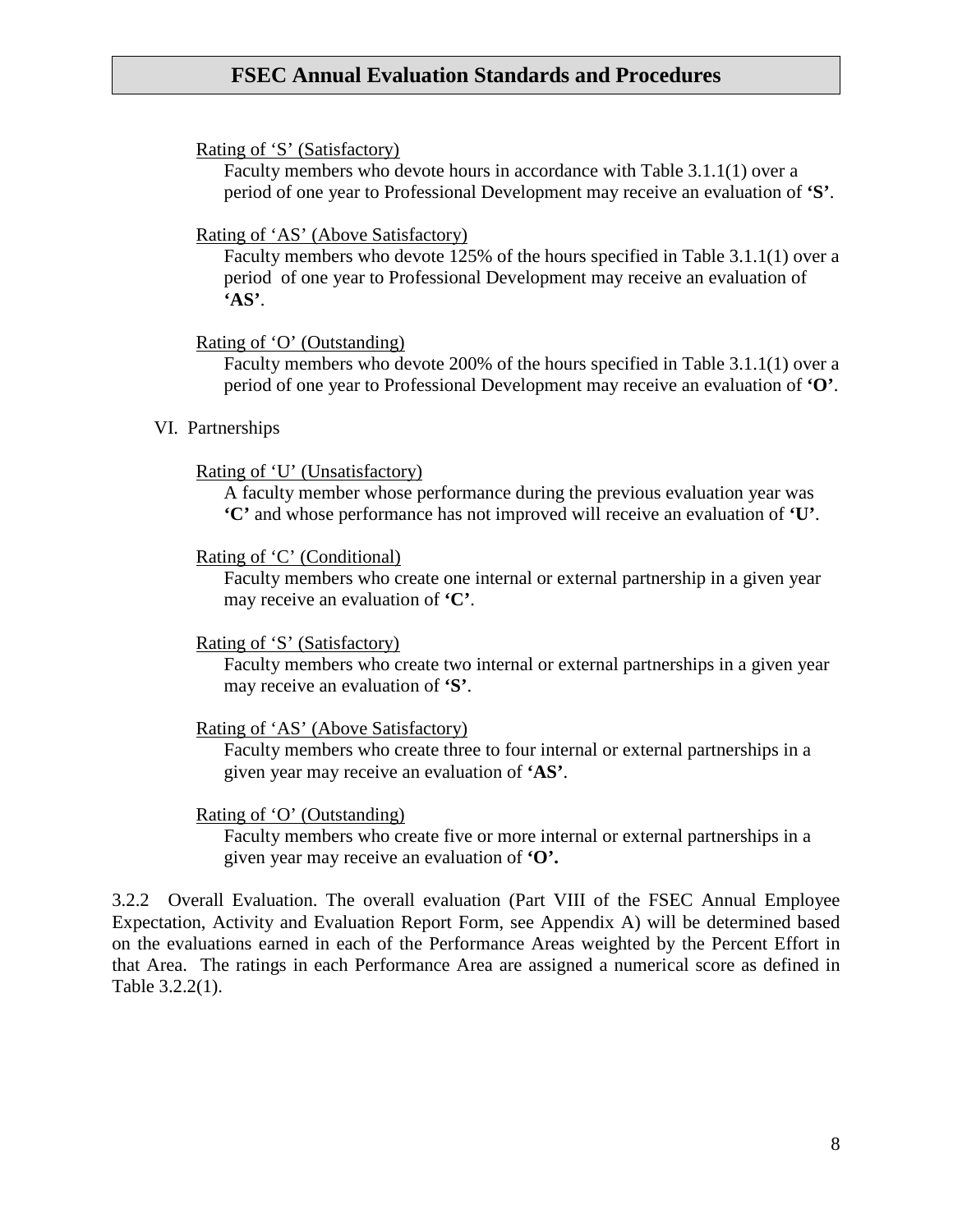| Table $3.2.2(1)$ . Evaluations and corresponding |
|--------------------------------------------------|
| numerical scores which can be earned in any      |
| given Performance Area.                          |

| Outstanding:        |   |  |
|---------------------|---|--|
| Above Satisfactory: | 3 |  |
| Satisfactory:       |   |  |
| Conditional:        |   |  |
| Unsatisfactory:     |   |  |

The Overall Score is obtained by multiplying the numerical score for each Performance Area by the corresponding Percent Effort and summing over all six Performance Areas. The Overall Score is then used to assign the Overall Evaluation according to the ranges defined in Table 3.2.2(2).

> Table 3.2.2(2). Ranges for assigning an Overall Evaluation from an Overall Score.

| Outstanding:               | $3.5 \le$ Overall Score < 4.0                   |  |
|----------------------------|-------------------------------------------------|--|
| <b>Above Satisfactory:</b> | $2.5 \le$ Overall Score < 3.5                   |  |
| Satisfactory:              | $1.50 \leq$ Overall Score $\langle 2.5 \rangle$ |  |
| Conditional:               | $0.50 \le$ Overall Score $\lt$ 1.5              |  |
| Unsatisfactory:            | $0 \le$ Overall Score $< 0.50$                  |  |

The procedure described above is illustrated with the following example. Consider a faculty member who has assignments, corresponding Percent Effort, and end-of-the-year evaluations in each Performance Area as follows.

| Performance Area                     | <b>Percent Effort</b>   | Evaluation                | Area Score |
|--------------------------------------|-------------------------|---------------------------|------------|
| I. Internal Projects and Programs    | 10%                     | Outstanding               | 4          |
| II. External Projects and Programs   | 30%                     | <b>Above Satisfactory</b> | 3          |
| III. Proposals                       | 28%                     | <b>Above Satisfactory</b> | 3          |
| <b>IV.</b> Information Dissemination | 22%                     | Conditional               |            |
| V. Professional Development          | 6%                      | Satisfactory              | 2          |
| VI. Partnerships                     | 4%                      | Outstanding               | 4          |
|                                      | $\mathbf{F}$ 1 cc 10001 |                           |            |

Total effort  $= 100\%$ 

The Overall Score for this faculty member is:

Overall Score = 
$$
(10\% \times 4) + (30\% \times 3) + (28\% \times 3) + (22\% \times 1) + (6\% \times 2) + (4\% \times 4)
$$
  
= 2.64.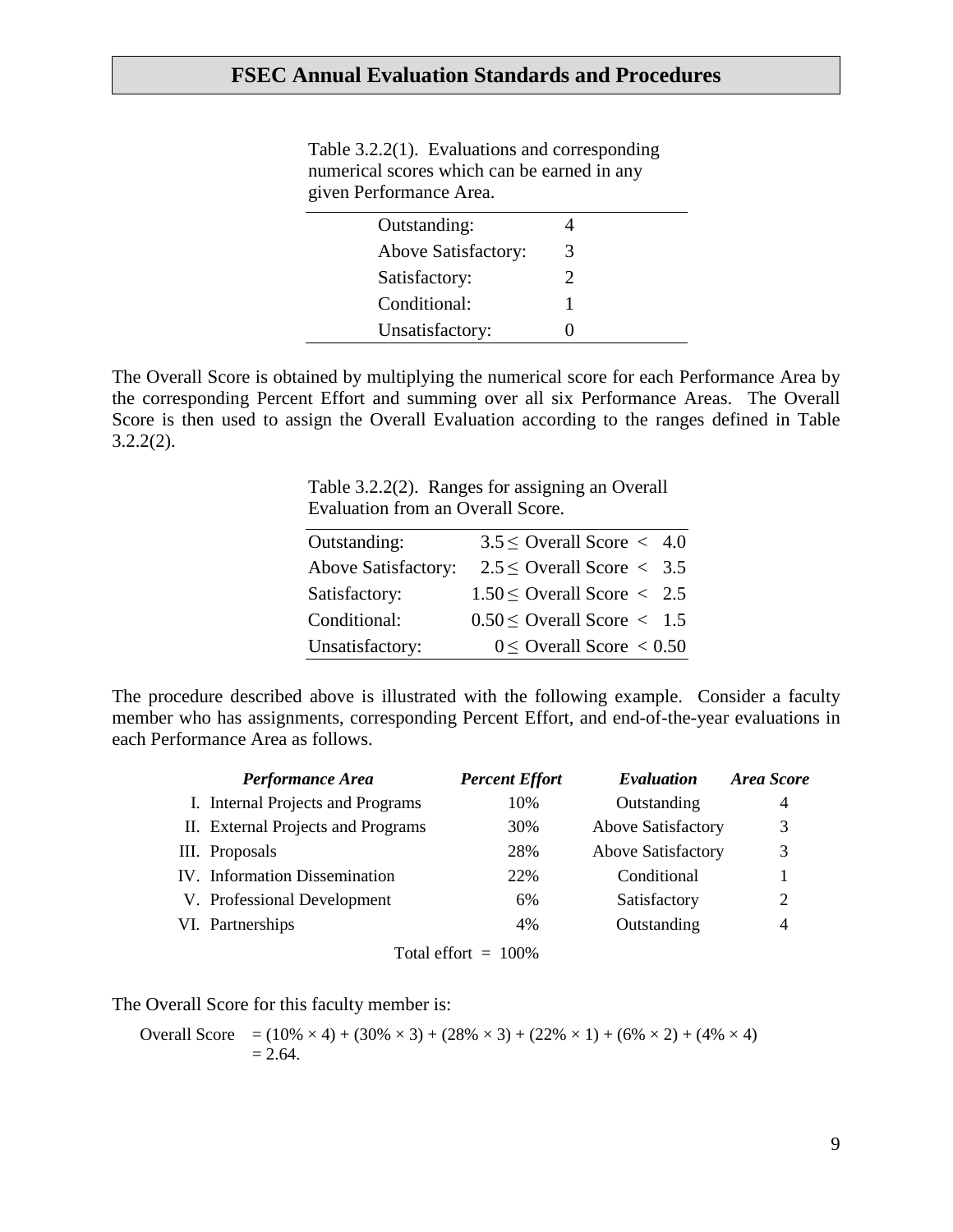From Table 3.2.2(2), an Overall Score of 2.64 results in the faculty member being assigned an Overall Evaluation of "Above Satisfactory (AS)".

## 3.3 Recourse

3.3.1 In the event that there is disagreement between the employee and their supervisor regarding any part of the evaluation (Part A, Part B, or Part C), which cannot be mutually resolved, the employee shall have 10 working days from the date of the evaluation review to submit a petition with documentation that supports the employee's position in the matter to the Center Director. At that point, the employee's petition shall be provided to the employee's supervisor and the supervisor shall have 10 working days to provide any rebuttal deemed appropriate by the supervisor. Once the petition and any rebuttal have been received by the Center Director, the Center Director shall decide the matter and that decision shall be final.

3.3.2 Notwithstanding the above, the employee shall maintain the absolute right to submission of a formal grievance using normal University grievance procedures.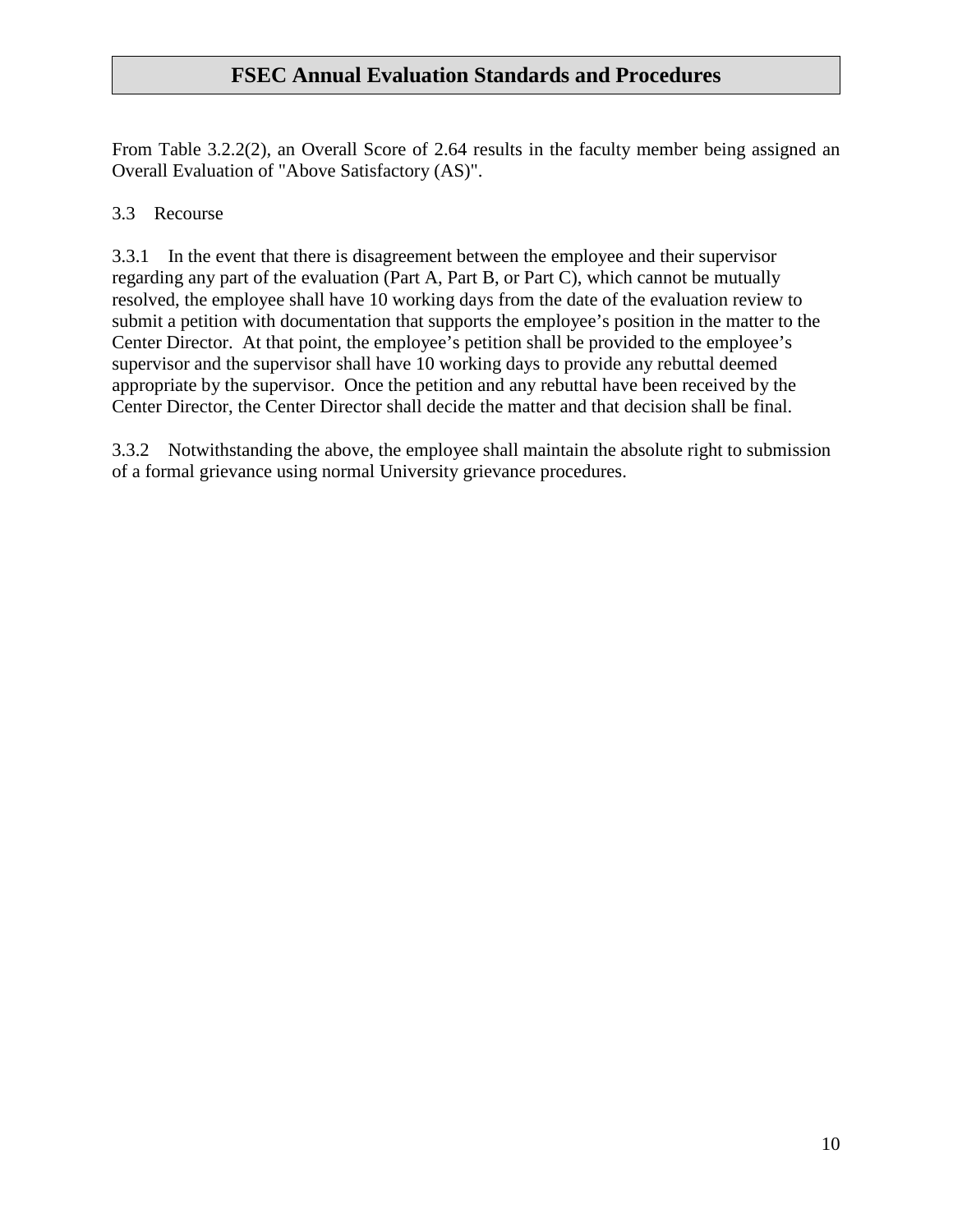# **FLORIDA SOLAR ENERGY CENTER**

Annual Employee Expectation, Activity & Evaluation Report

Intended for first use May 8, 2013 through May 7, 2014

| Name:     | Title: |
|-----------|--------|
| Division: | Date:  |

The following format is to be used to summarize work activities and evaluate progress. Please use the given format. Comments and statements in each category should be concise and brief. Employees are unlikely to have expectations and activities to report in every area. If no expectation and activity occurs in a given area, indicate by specifying no expectation in Part A and no activity in Part B. Supervisor comments are not required in each category.

#### **Instructions for completing this report:**

**Part A:** Completed by employee and supervisor prior to the start of evaluation period.

**Part B:** Completed by employee at the conclusion of evaluation period.

**Part C:** Completed by supervisor after completion of **Part B** by employee.

**I. Internal Projects and Programs** - Include in this section all major activities that you have performed that are not part of externally funded contracts. Include operations, internal committees, testing and all other activities here.

**Part A.** Expected activities, responsibilities, and minimum objectives Percent Effort

**Part B.** Activities and accomplishments for this year:

| $\mathbf{NA}$       |                  |               |                | $\mathbf{A}\mathbf{S}$   |               |
|---------------------|------------------|---------------|----------------|--------------------------|---------------|
| (Not<br>Applicable) | (Unsatisfactory) | (Conditional) | (Satisfactory) | (Above)<br>Satisfactory) | (Outstanding) |
|                     |                  |               |                |                          |               |

**Part C.** Supervisor evaluation and comments:

**II. Externally Funded Projects and Programs** - (From sources external to FSEC budget; grants, contracts or Auxiliary funded projects) - Title, funding source, employee's responsibilities, employee's effort (FTE).

**Part A.** Expected activities, responsibilities, and minimum objectives Percent Effort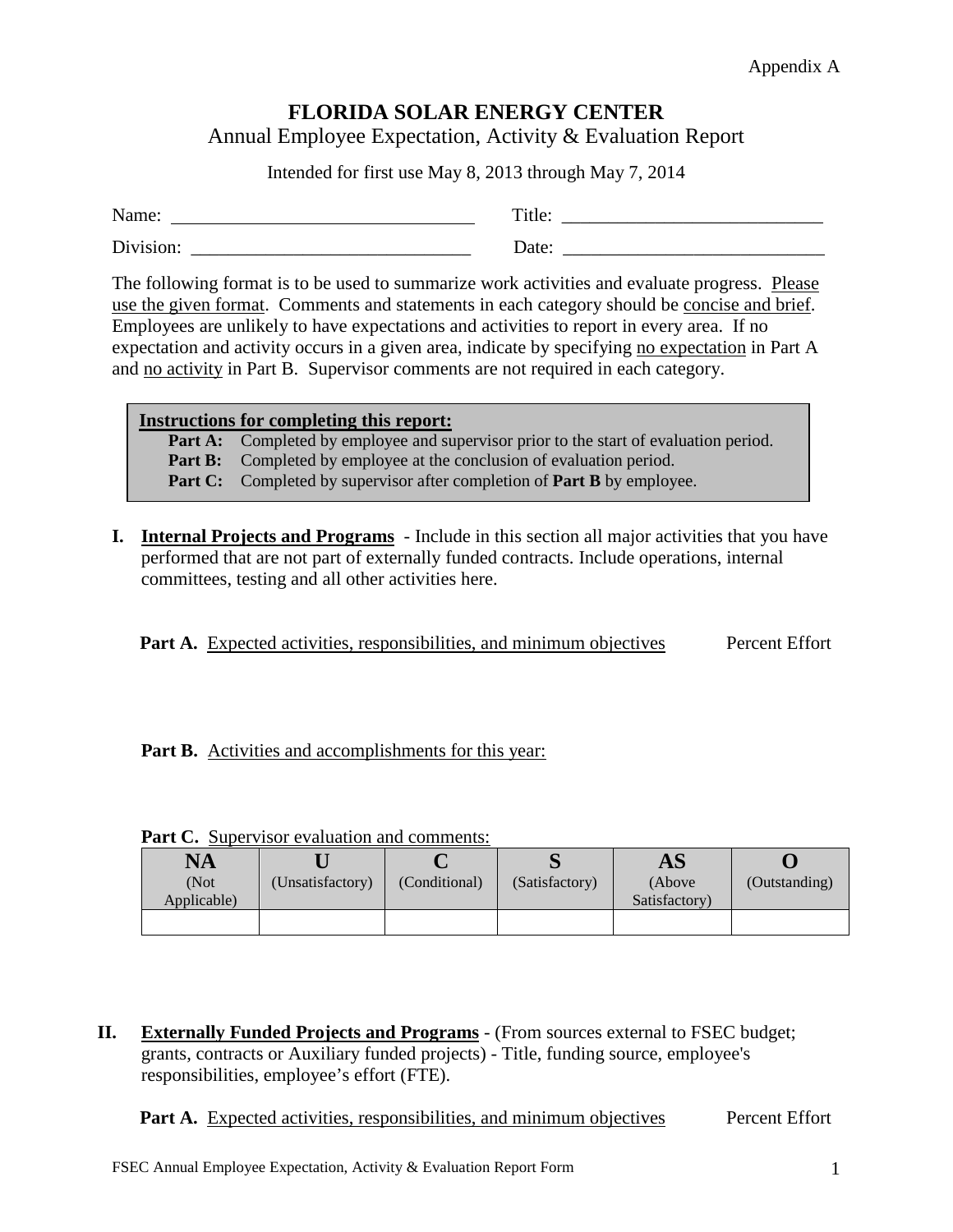# Part B. Activities and accomplishments for this year:

Part C. Supervisor evaluation and comments:

| <b>NA</b>           |                  |               |                | AS                       |               |
|---------------------|------------------|---------------|----------------|--------------------------|---------------|
| (Not<br>Applicable) | (Unsatisfactory) | (Conditional) | (Satisfactory) | (Above)<br>Satisfactory) | (Outstanding) |
|                     |                  |               |                |                          |               |

**III. Proposal Activities** - List separately to indicate title, type of proposal (letter, formal), agency submitted to, status or result, employee's involvement and dollar amount involved.

|  | <b>Part A.</b> Expected activities, responsibilities, and minimum objectives |  | Percent Effort |
|--|------------------------------------------------------------------------------|--|----------------|
|  |                                                                              |  |                |

**Part B.** Activities and accomplishments for this year: (include here your C&G and Auxiliary splits for the evaluation year)

| $\mathbf{NA}$<br>(Not<br>Applicable) | (Unsatisfactory) | (Conditional) | (Satisfactory) | $\mathbf{A}\mathbf{S}$<br>(Above)<br>Satisfactory) | (Outstanding) |
|--------------------------------------|------------------|---------------|----------------|----------------------------------------------------|---------------|
|                                      |                  |               |                |                                                    |               |

Part C. Supervisor evaluation and comments:

- **IV. Information Dissemination** List in this section all activities related to publications, presentations, short courses, workshops and other information dissemination.
	- i. Publications of books, papers and reports **Required format:** Author(s), Title, Publisher, Conference or Agency published by, location, date. Indicate if peer reviewed, or if invited publication. (Include FSEC documents also.)
	- ii. Presentation of Professional Papers **Required format:** Author(s), Title, Conference or Agency where presented, location, date, regional, national or international.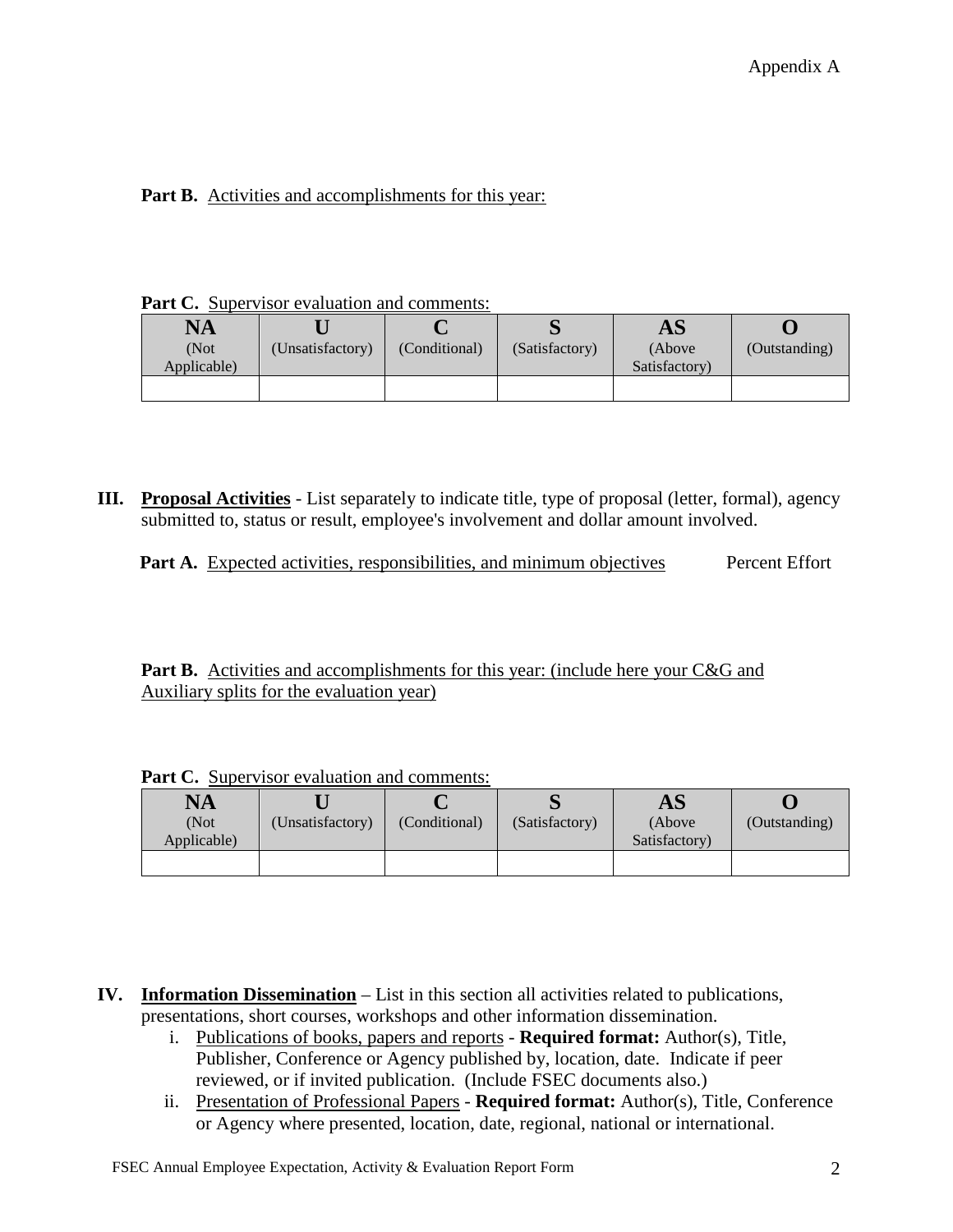iii. Other Presentations (no publications) - Include here summary of presentations in workshops, numbers of such presentations and total contact hours.

|  | <b>Part A.</b> Expected activities, responsibilities, and minimum objectives |  |  | Percent Effort |  |
|--|------------------------------------------------------------------------------|--|--|----------------|--|
|  |                                                                              |  |  |                |  |

Part B. Activities and accomplishments for this year:

**Part C.** Supervisor evaluation and comments:

| NA          |                  |               |                | AS            |               |
|-------------|------------------|---------------|----------------|---------------|---------------|
| (Not        | (Unsatisfactory) | (Conditional) | (Satisfactory) | (Above)       | (Outstanding) |
| Applicable) |                  |               |                | Satisfactory) |               |
|             |                  |               |                |               |               |

# **V. Professional Development**

- i. Educational Development Courses taken as a learner, including college courses, short courses and workshops).
- ii. Conferences and Professional Meetings Attended (no presentations)
- iii. Other Professional Development and Service Activities (Committees, professional society memberships, teaching, consulting, public service, etc.). Indicate level of active involvement.

**Part A.** Expected activities, responsibilities, and minimum objectives Percent Effort

Part B. Activities and accomplishments for this year:

| (Outstanding) |
|---------------|
|               |
|               |
|               |

**Part C.** Supervisor evaluation and comments: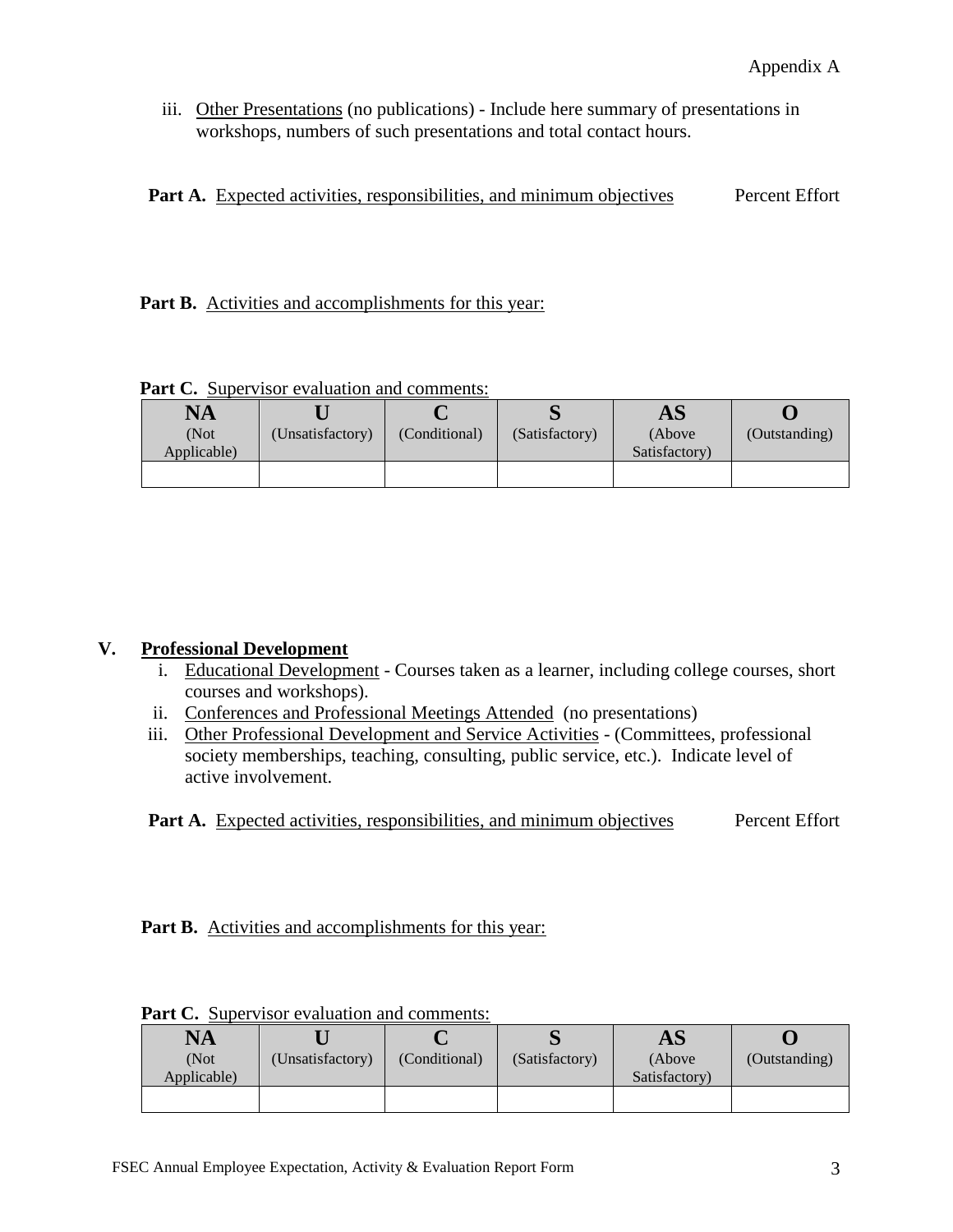# **VI. Partnerships**

- i. Internal Describe efforts on team building within FSEC. Indicate any steps taken to enhance collaboration on projects and between groups and divisions at FSEC and with departments and institutes at UCF.
- ii. External List any new and continued partnership efforts with parties external to FSEC/UCF. Include importance of the partnerships to FSEC's mission and vision.

**Part A.** Expected activities, responsibilities, and minimum objectives Percent Effort

Part B. Activities and accomplishments for this year:

| <b>NA</b>   |                  |               |                | $\mathbf{A}\mathbf{S}$ |               |
|-------------|------------------|---------------|----------------|------------------------|---------------|
| (Not        | (Unsatisfactory) | (Conditional) | (Satisfactory) | (Above)                | (Outstanding) |
| Applicable) |                  |               |                | Satisfactory)          |               |
|             |                  |               |                |                        |               |

\_\_\_\_\_\_\_\_\_\_\_\_\_\_\_\_\_\_\_\_\_\_\_\_\_\_\_\_\_\_\_\_\_ \_\_\_\_\_\_\_\_\_\_\_\_

**Part C.** Supervisor evaluation and comments:

# **VII. Expectation (Part A) Approvals and Modifications**

Supervisor's Name Date

Division Director's Name Date

# **VIII. Overall Evaluation**

Part B. Employee's comments on this year's activities: